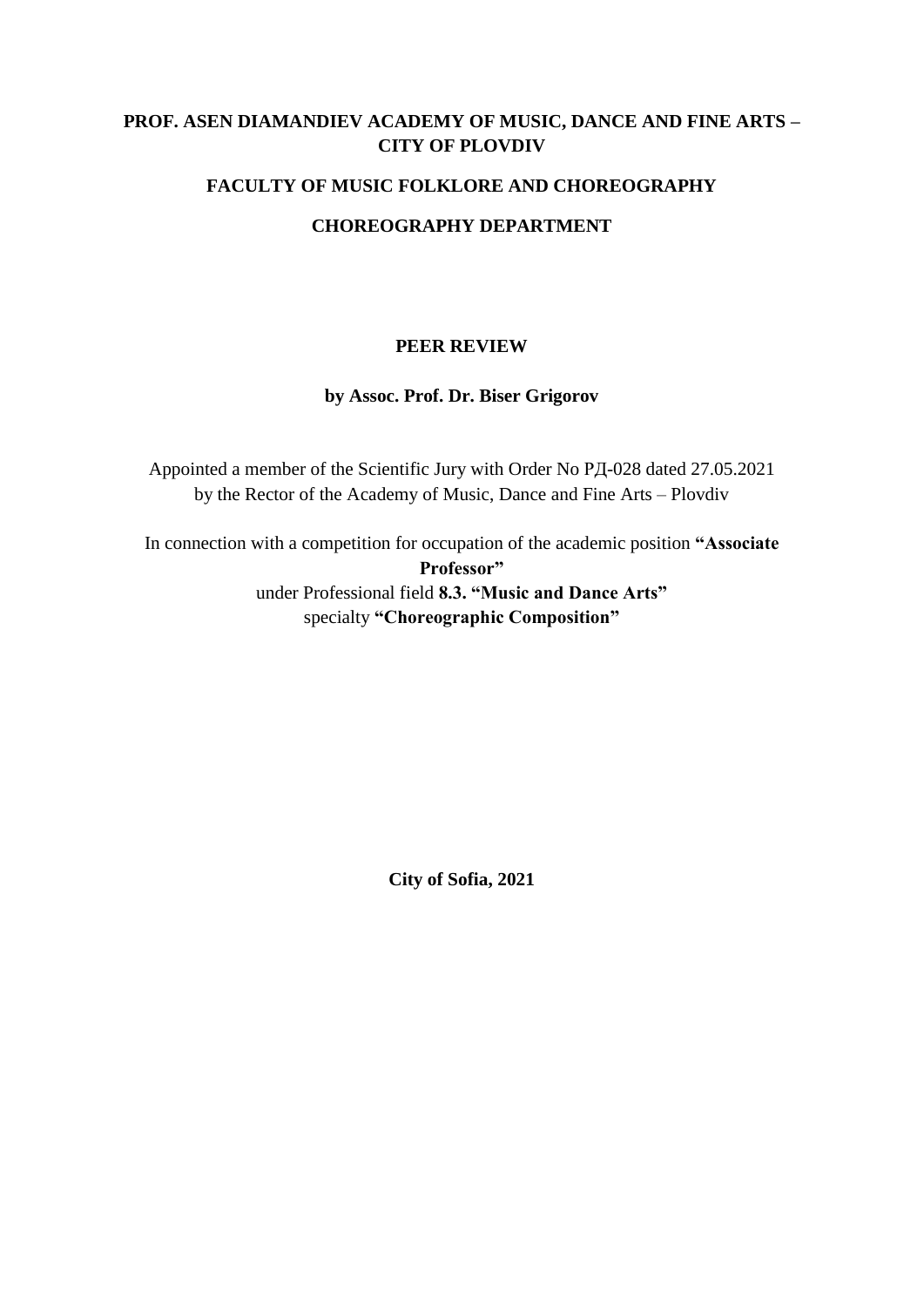After long years of standstill, in recent years the increased interest and academic activity of young people in the field of folk dance is obvious. One of the most successful among them is Chief Assistant Dimo Enev.

I had the pleasure of being one of the reviewers of his dissertation and I can say that I am familiar with his scientific publications, searches, and preferences.

Obviously, Dimo Enev is part of the new generation of researchers of Bulgarian dance, which, of course, is gratifying, but it is not enough! Much more significant are the distinctions that emphasize his academic knowledge, authorial presence, and authority among the college.

Dimo Enev's professional life has developed in the most appropriate way possible – in recent years he has been both a performer, an author, and a pedagogue. This has allowed him to form a broad professional and life worldview, and to build performing and pedagogical skills that are useful in his research.

I allow myself to point them out more specifically:

**First** – Dimo Enev's scientific research is mainly related to the dance folklore of Thrace and Strandzha. This is not only easy to explain, but it is a proof of regional patriotism, deep interest, and a certain scientific modesty ... And this is worthy of respect!

In support of this opinion are the two indisputable accents among the scientific publications, namely – the dissertation and the monographic work of the candidate:

- *"The Unknown Erkech – the Path from Youth Teasing to Marriage", 2019*
- *"The Effective Approach in the Construction of the Divertissement Dance – A Key Feature in the Work of Prof. Kiril Dzhenev", 2020*

**Second –** Dimo Enev is still an active professional performer – in that, in the Trakiya Professional Folklore Ensemble! This speaks enough about both his performance training and the opportunity to study the Thracian dance folklore at a high level, which we emphasized in the above paragraph.

**Third** – The pedagogical activity of Chief Assistant Dimo Enev is involved in teaching at the Academy of Music, Dance and Fine Arts – Plovdiv, and in the field of folklore, this Academy is an indisputable authority! All students know how important it is for them the lecturer to not only be a theorist, but to have a solid and successful practical experience!

The choreographers in Bulgaria, who could boast of such advantages, are very few!

#### **In conclusion:**

The overall activity of Dimo Enev – scientific, performing, and teaching, meets the requirements for occupation of the academic position "Associate Professor".

Based on the above, I would like to recommend to the esteemed Scientific Jury to vote for the acquisition by Dimo Enev of the academic position **"Associate Professor"** under Professional field 8.3. "Music and Dance Arts", specialty "Choreographic Composition".